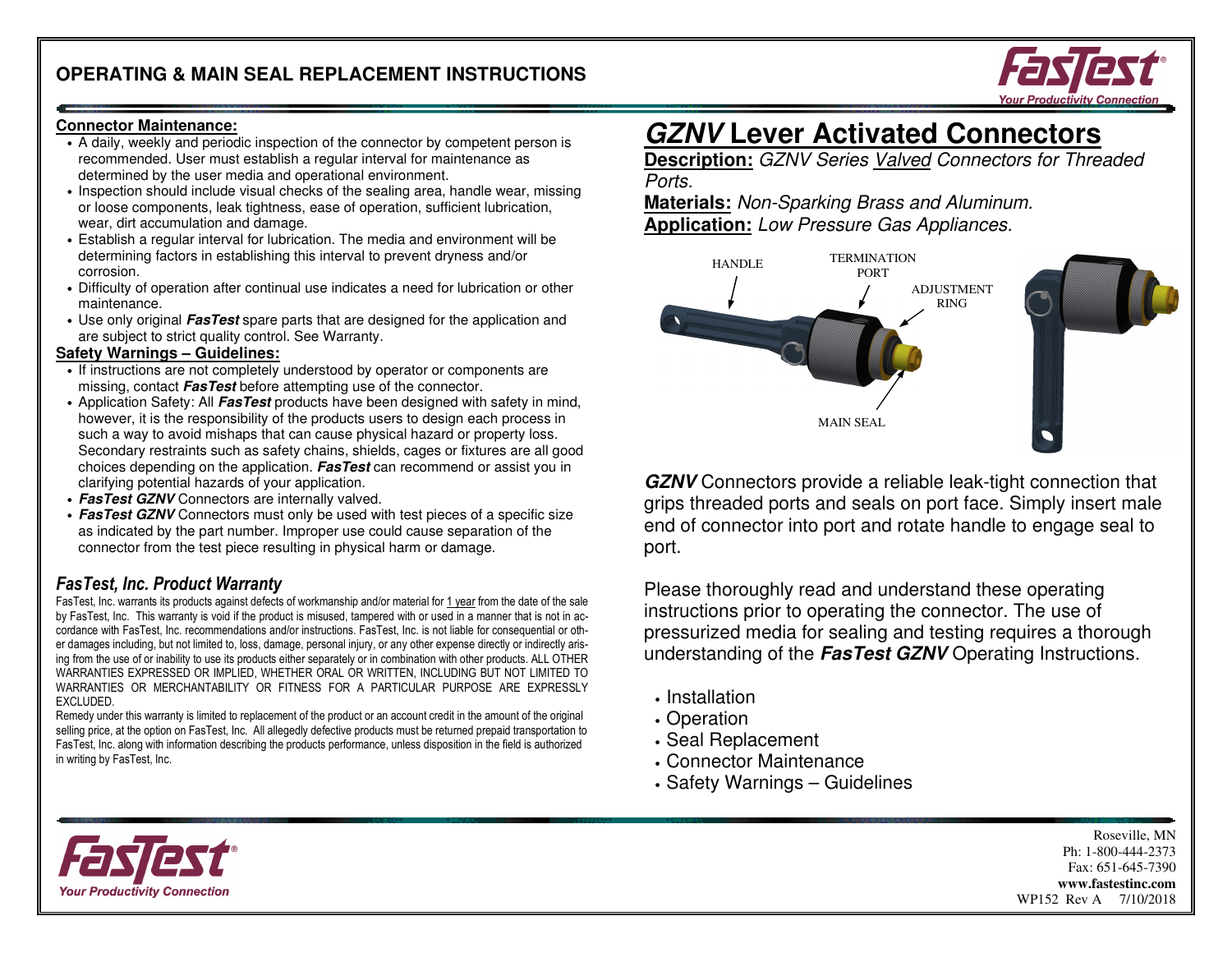PORT



# **Installation:**

Connect hose/fitting securely to the termination port of the connector.



# **Operation:**

## **Connecting Action:**

 **CAUTION: Because this is a valved/shut-off style connector, steps 1-7 must be done before media can be applied to the termination port on connector.** 

- 1. First step is to properly pre-load the main seal by adjusting the brass adjustment ring. To pre-load main seal prior to insertion into port make sure handle is in-line as shown in Fig 1, spin adjustment ring in or out and it will compress or de-compress the main seal.
- 2. Set screw in the adjustment ring can be used to keep ring in place.
- 3. As main seal wears, adjustments may need to be made.
- 4. Insert connector into port.
- 5. Make sure face seal is flush against face of port.
- 6. Rotate handle, making sure that the face seal is tight against the test piece. If too loose or too tight in port re-adjust the adjustment ring again. If you can't rotate handle then you've compressed main seal too much.





7. Rotate handle 90° degrees in either direction. Main seal is compressed as handle is rotated. This action draws/pulls the test piece into face seal.



- 8. Activate test media through connector termination port.
- 9. Maximum test pressure is 5psi!

#### • **CAUTION NOTES;**

- CAUTION: The maximum rated pressure is stamped on the connector body. Before using, verify that this pressure rating is within your working pressures.
- **WARNING: Tug on the connector to assure proper engagement and gripping before introduction of pressurized media.**
- DO NOT force connector onto test port when connecting. If force is needed then either port is wrong size or connector is wrong size.
- DO NOT spin test piece or connector once lever has been rotated 90° degrees. This will ruin the main seal and face seal!

## **Disconnecting Action:**

- 1. Since this connector has the valved/shut-off feature, the termination pressure does not need to be shut-off upstream prior to rotating handle to the in-line position. (But best practice is to deactivate test pressure before rotating handle to the in-line position.)
- 2. Rotate lever to the in-line (horizontal) position and remove from test piece.



Roseville, MN Ph: 1-800-444-2373 Fax: 651-645-7390 **www.fastestinc.com** WP152 Rev A 7/10/2018